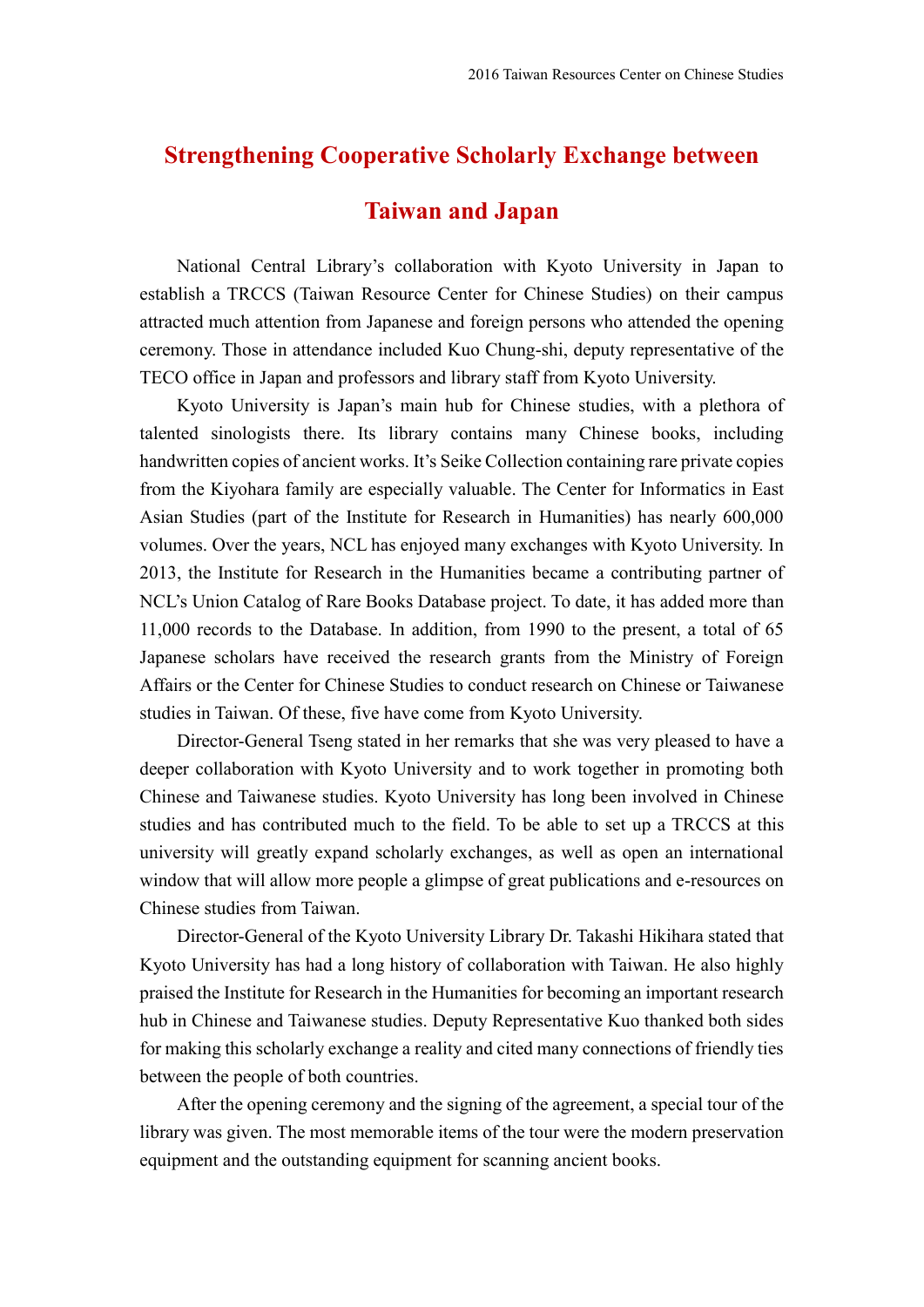

The TRCCS Signing Ceremony at Kyoto University



Director-General Takashi\_Hikihara (1st from left , front row) and Director-General Tseng (center , front row) pose with honored guests